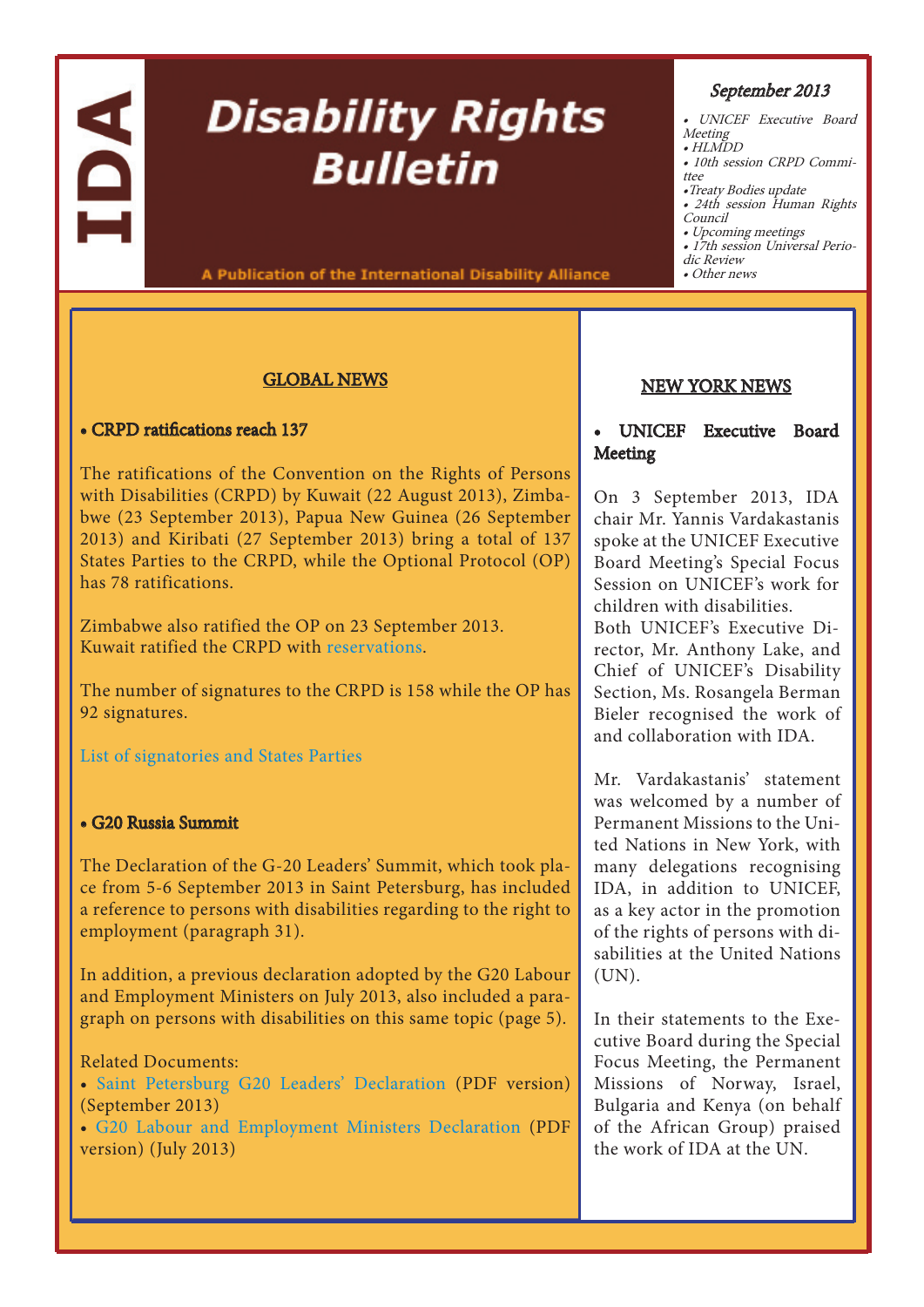# High-level Meeting on Disability and Development (HLMDD) and Related Events

High-level dignitaries and civil society leaders gathered in New York between 23 – 25 September 2013 for the United Nations (UN) September 23 High-Level Meeting of the General Assembly on the realisation of the Millennium Development Goals and other internationally agreed development goals for persons with disabilities (23 September 2013), and the Special Event towards achieving the Millennium Development Goals (25 September 2013). IDA members participated in these meetings and the many side events held during the week. It is the first time in UN history that the rights of persons with disabilities have been discussed within the framework of the UN political agenda.

At the opening of the High-Level Meeting, IDA chair Mr. Yannis Vardakastanis spoke on behalf of civil society, calling on decision-makers at the highest levels to recognise the importance of mainstreaming the rights of persons with disabilities in the Post-2015 Development Agenda.

In advance of the High-Level Meeting, IDA co-sponsored a high-level breakfast event with UNICEF and the Permanent Missions of Mexico and Australia to the United Nations. Mr. Vardakastanis spoke at the event alongside Mr Anthony Lake, Executive Director of UNICEF and Mr. Jose Antonio Meade Kuribreña, Minister of Foreign Affairs to the Government of Mexico. On 24 September 2013, IDA partnered with the UN Partnership to Promote the Rights of Persons with Disabilities (UN PRPD) in a panel discussion and reception on the launch of the UN PRPD publication "Towards an Inclusive and Accessible Future for All: Voices of Persons with Disabilities on the Post-2015 Development Framework". IDA Acting Executive Director Mr. Vladimir Cuk spoke during the panel, and Mr. Vardakastanis launched the publication in the evening. Second vice-chair of IDA, Mr. Colin Allen, acted as Master of Ceremonies for the event in his capacity as President of the World Federation of the Deaf. Mr. Vardakastanis also presented a report titled "The ICT Opportunity for a Disability-Inclusive Development Framework", at the Yale Club on 21 September 2013, at an event hosted by the Inter-Agency Support Group to the Convention on the Rights of Persons with Disabilities.

Following the Special Event on 25 September 2013, IDA, the International Disability and Development Consortium (IDDC) and the Permanent Mission of Norway to the United Nations co-sponsored a successful highlevel side-event on the inclusion of persons with disabilities in the UN Development Agenda. Mr. Vardakastanis spoke in his capacity as chair of IDA alongside H.E. Ms. Inga Marte Thorkildsen, Norwegian Minister for Children, Equality, and Social Inclusion for Norway; Aimee Mullins, disability advocate and paralympian; Mr. Homi Kharas, Member of the UN High-Level Panel on the Post-2015 Development Agenda; H.E. Minister Kumari Selja, Indian Union

Minister for Social Justice and Empowerment; and Ms. Risna Utami, Chair of the Indonesian National Consortium for Disability. During the reception, H.E. Ms. Gudrun Kopp, German Parliamentary State Secretary to the Federal Minister for Economic Cooperation and Development, presented the 2013 Manhattan Declaration, which stressed the importance of ensuring accessibility for and inclusion of persons with disabilities in all aspects of development.

IDA member organisations attending the High-Level Meeting and other events during the week included the Arab Organisation of Persons with Disabilities (AOPD), Disabled People's International (DPI), Down Syndrome International (DSI), European Disability Forum (EDF), International Federation of Hard of Hearing People (IFHOH), Inclusion International (II), Latin American Network of Non-Governmental Organisations of Persons with Disabilities and their Families (RIADIS), Pacific Disability Forum (PDF), World Blind Union (WBU), World Federation of the Deaf (WFD), World Federation of the Deafblind (WFDB) and World Network of Users and Survivors of Psychiatry (WNUSP). In advance of the High-Level week, a declaration on the development and inclusion of persons with disabilities and their families by AOPD and RIADIS, and a statement on the human rights of persons with psychosocial disabilities in an inclusive development agenda by WNUSP were released.

Related information and documents: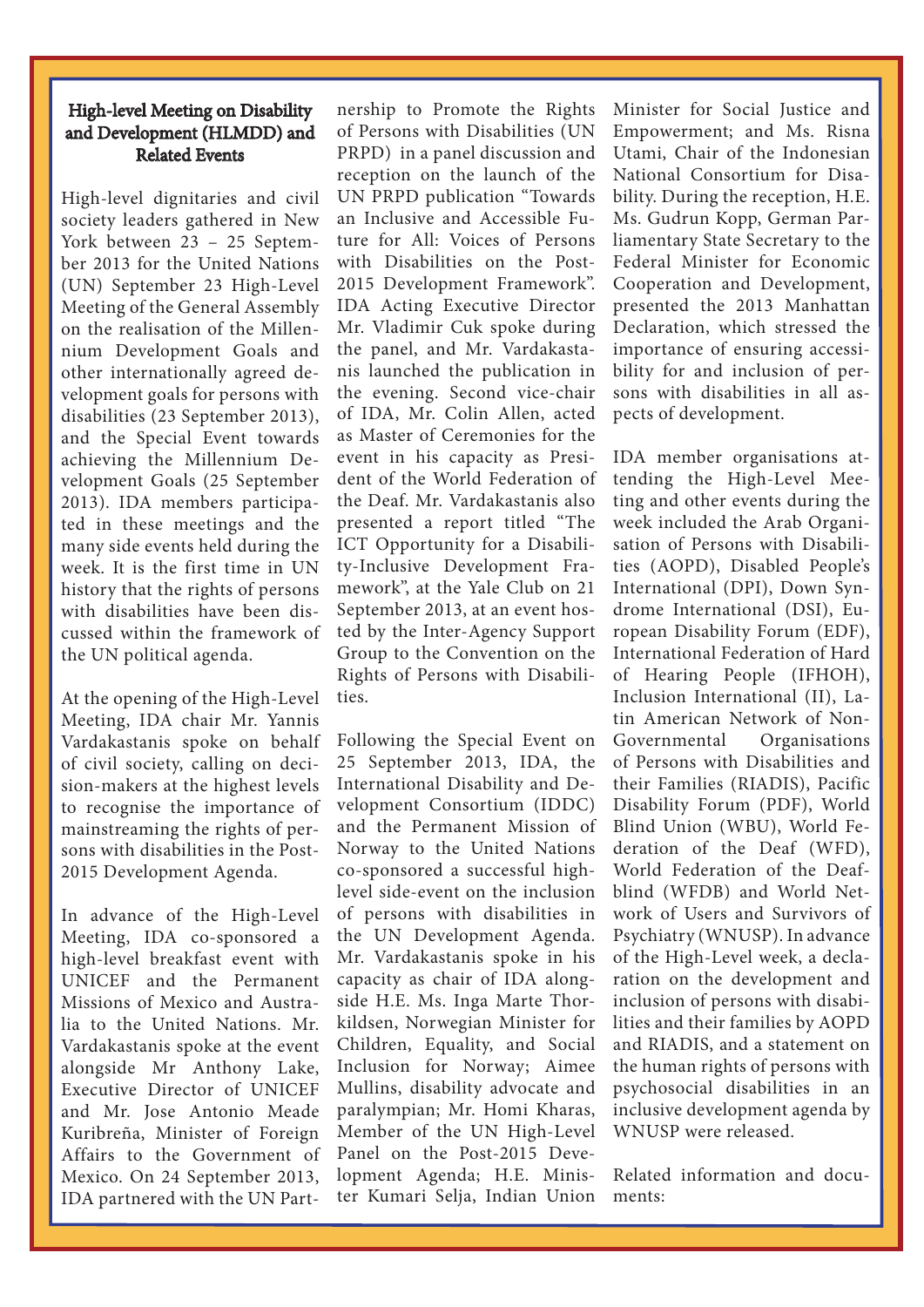• [IDA Press Release: High-level](http://www.internationaldisabilityalliance.org/en/article/ida-press-release-high-level-meeting-disability-and-development-hlmdd-23-september-2013)  [Meeting on Disability and Deve](http://www.internationaldisabilityalliance.org/en/article/ida-press-release-high-level-meeting-disability-and-development-hlmdd-23-september-2013)[lopment \(HLMDD\), 23 Septem](http://www.internationaldisabilityalliance.org/en/article/ida-press-release-high-level-meeting-disability-and-development-hlmdd-23-september-2013)[ber 2013](http://www.internationaldisabilityalliance.org/en/article/ida-press-release-high-level-meeting-disability-and-development-hlmdd-23-september-2013)

• [IDA press release: United Na](http://www.internationaldisabilityalliance.org/en/article/ida-press-release-united-nations-high-level-week-disability-and-development)[tions High-level Week on Disa](http://www.internationaldisabilityalliance.org/en/article/ida-press-release-united-nations-high-level-week-disability-and-development)[bility and Development, 23-25](http://www.internationaldisabilityalliance.org/en/article/ida-press-release-united-nations-high-level-week-disability-and-development)  [September 2013](http://www.internationaldisabilityalliance.org/en/article/ida-press-release-united-nations-high-level-week-disability-and-development)

• [Information note - Launch of](http://www.internationaldisabilityalliance.org/en/article/information-note-launch-report-%E2%80%9C-ict-opportunity-disability-inclusive-development-framework%E2%80%9D)  [the Report "The ICT Opportuni](http://www.internationaldisabilityalliance.org/en/article/information-note-launch-report-%E2%80%9C-ict-opportunity-disability-inclusive-development-framework%E2%80%9D)[ty for a Disability-Inclusive De](http://www.internationaldisabilityalliance.org/en/article/information-note-launch-report-%E2%80%9C-ict-opportunity-disability-inclusive-development-framework%E2%80%9D)[velopment Framework"](http://www.internationaldisabilityalliance.org/en/article/information-note-launch-report-%E2%80%9C-ict-opportunity-disability-inclusive-development-framework%E2%80%9D)

• [Outcome Document of the](http://www.un.org/disabilities/documents/hlmdd/a_68_l.1.doc)  [HLMDD](http://www.un.org/disabilities/documents/hlmdd/a_68_l.1.doc) 

• [Accessible multimedia formats](http://www.un.org/disabilities/documents/hlmdd/daisy/readme.html)  [of the Outcome Document](http://www.un.org/disabilities/documents/hlmdd/daisy/readme.html)

• [Speech of IDA's Chair during](http://bit.ly/1eDz3er)  [the opening of the HLMDD](http://bit.ly/1eDz3er)

• Declaration on the development and inclusion of persons with disabilities and their families by AOPD and RIADIS: [English](http://www.internationaldisabilityalliance.org/sites/disalliance.e-presentaciones.net/files/public/files/GUATEMALA DECLARATION  final.doc) and [Spanish](http://www.internationaldisabilityalliance.org/sites/disalliance.e-presentaciones.net/files/public/files/DECLARACION_DE_GUATEMALA_ES_final.doc)

• [Statement on the human rights](http://www.internationaldisabilityalliance.org/sites/disalliance.e-presentaciones.net/files/public/files/FINAL_WNUSP_Response_HLMDD_Outcome_Document.docx)  [of persons with psychosocial di](http://www.internationaldisabilityalliance.org/sites/disalliance.e-presentaciones.net/files/public/files/FINAL_WNUSP_Response_HLMDD_Outcome_Document.docx)[sabilities in an inclusive develop](http://www.internationaldisabilityalliance.org/sites/disalliance.e-presentaciones.net/files/public/files/FINAL_WNUSP_Response_HLMDD_Outcome_Document.docx)[ment agenda by WNUSP](http://www.internationaldisabilityalliance.org/sites/disalliance.e-presentaciones.net/files/public/files/FINAL_WNUSP_Response_HLMDD_Outcome_Document.docx)

#### GENEVA NEWS

# [Treaty Bodies](http://www.internationaldisabilityalliance.org/en/un-treaty-bodies)

• The [Committee on the Rights of](http://www.internationaldisabilityalliance.org/en/crpd-committee)  [Persons with Disabilities \(](http://www.internationaldisabilityalliance.org/en/crpd-committee)CRPD Committee) met for its [10th ses](http://tbinternet.ohchr.org/_layouts/treatybodyexternal/SessionDetails1.aspx?SessionID=883&Lang=en)[sion](http://tbinternet.ohchr.org/_layouts/treatybodyexternal/SessionDetails1.aspx?SessionID=883&Lang=en) from 2 - 13 September during which it reviewed Austria, Australia and El Salvador and adopted lists of issues on Azerbaijan, Costa Rica and Sweden. The Committee also had its first meeting with States Parties, adopted views on an individual communication concerning the right to vote, as well as adopted the first drafts of General Comments on [Article 12 on equal recognition](http://www.ohchr.org/Documents/HRBodies/CRPD/GC/DGCArticle12.doc)  [before the law](http://www.ohchr.org/Documents/HRBodies/CRPD/GC/DGCArticle12.doc) and [Article 9 on](http://www.ohchr.org/Documents/HRBodies/CRPD/GC/DGCArticle9.doc)  [accessibility](http://www.ohchr.org/Documents/HRBodies/CRPD/GC/DGCArticle9.doc). The Committee invites DPOs and persons with disabilities, States Parties, NHRIs,

L

independent monitoring bodies under Article 33(2) of the CRPD, NGOs, research institutions and academics to submit comments to the draft General Comments in writing in English, Spanish or French by 31 January 2014 to [crpd@ohchr.org](mailto:mailto:crpd%40ohchr.org?subject=). For more details, please visit the [CRPD](http://www.ohchr.org/EN/HRBodies/CRPD/Pages/DGCArticles12And9.aspx)  [Committee's website.](http://www.ohchr.org/EN/HRBodies/CRPD/Pages/DGCArticles12And9.aspx)

All public sessions, including the opening, reviews of Austria, Australia and El Salvador, and the meeting with States Parties were [webcast](http://www.treatybodywebcast.org/) live and have been [archived](http://www.treatybodywebcast.org/category/webcast-archives/crpd/) for subsequent viewing. For more detailed information on the 10th session, visit [IDA's](http://www.internationaldisabilityalliance.org/en/crpdsession)  [website.](http://www.internationaldisabilityalliance.org/en/crpdsession)

Related documents:

- Concluding Observations on [Austria,](http://www.ohchr.org/Documents/HRBodies/CRPD/10thSession/CRPD-C-AUT-CO-1_en.doc) [Australia](http://tbinternet.ohchr.org/Treaties/CRPD/Shared%20Documents/AUS/CRPD_C_AUS_CO_1_15350_E.doc) and [El Salva](http://www.ohchr.org/Documents/HRBodies/CRPD/10thSession/CRPD-C-SLV-CO-1_sp.doc)[dor](http://www.ohchr.org/Documents/HRBodies/CRPD/10thSession/CRPD-C-SLV-CO-1_sp.doc)
- List of issues on [Azerbaijan](http://www.ohchr.org/Documents/HRBodies/CRPD/10thSession/CRPD.C.AZE.Q.1-ENG_AUV.doc), [Costa Rica](http://www.ohchr.org/Documents/HRBodies/CRPD/10thSession/CRPD.C.CRI.Q.1-SPA_AUV.doc) and [Sweden](http://www.ohchr.org/Documents/HRBodies/CRPD/10thSession/CRPD.C.SWE.Q.1-ENG_AUV.doc)
- Draft General Comments on [Article 12](http://www.ohchr.org/Documents/HRBodies/CRPD/GC/DGCArticle12.doc) and [Article 9](http://www.ohchr.org/Documents/HRBodies/CRPD/GC/DGCArticle9.doc)
- Views adopted in individual communication - Zsolt Bujdosó [and five others v Hungary](http://www.ohchr.org/Documents/HRBodies/CRPD/Jurisprudence/CRPD-C-10-D-4-2011_en.doc)
- [Committee's press release on](http://www.ohchr.org/EN/NewsEvents/Pages/DisplayNews.aspx?NewsID=13736&LangID=E)  [Syria](http://www.ohchr.org/EN/NewsEvents/Pages/DisplayNews.aspx?NewsID=13736&LangID=E)

• DPO submissions:

 o Submission on Austria by the Austrian NGO delegation: [res](http://www.internationaldisabilityalliance.org/sites/disalliance.e-presentaciones.net/files/public/files/DPOs_Austria_recommendations_finalised.docx)[ponse to the list of issues and re](http://www.internationaldisabilityalliance.org/sites/disalliance.e-presentaciones.net/files/public/files/DPOs_Austria_recommendations_finalised.docx)[commendations;](http://www.internationaldisabilityalliance.org/sites/disalliance.e-presentaciones.net/files/public/files/DPOs_Austria_recommendations_finalised.docx)

 o Submission on Australia by the Australian Civil Society Parallel Report Group: Response to list of issues and recommendations: [English](http://www.internationaldisabilityalliance.org/sites/disalliance.e-presentaciones.net/files/public/files/NGO_Australia_LOI Response_Consolidated version_FINAL.doc) and [Spanish](http://www.internationaldisabilityalliance.org/sites/disalliance.e-presentaciones.net/files/public/files/NGO_Australia_LOI Response_Consolidated version_FINAL SPANISH.doc);

 o Submission on Australia by Women with Disabilities Australia: [report](http://www.internationaldisabilityalliance.org/sites/disalliance.e-presentaciones.net/files/public/files/WWDA_Australia_Report.doc) and [summary;](http://www.internationaldisabilityalliance.org/sites/disalliance.e-presentaciones.net/files/public/files/WWDA_Australia_SummAndRecommendations.doc)

 o Submission on El Salvador by [India by DPI India](http://www.internationaldisabilityalliance.org/sites/disalliance.e-presentaciones.net/files/public/files/Alternative Report to the CRC Committee on the Rights of CWDs.doc)the Mesa Permanente de Personas con Discapacidad la Procuraduría de Defensa de los Derechos Humanos (PDDH) de El

Salvador: [Spanish](http://www.internationaldisabilityalliance.org/sites/disalliance.e-presentaciones.net/files/public/files/Submission.El Salvador.Mesa Permanente de Personas con Discapacidad la PDDH de El Salvador.10th session.doc);

 o [Submission on Azerbaijan by](http://www.internationaldisabilityalliance.org/sites/disalliance.e-presentaciones.net/files/public/files/Azerbaijan DPO submission.list of issues.doc)  [the Union of Disabled People](http://www.internationaldisabilityalliance.org/sites/disalliance.e-presentaciones.net/files/public/files/Azerbaijan DPO submission.list of issues.doc)  [Organisations \(UDPO\) for the](http://www.internationaldisabilityalliance.org/sites/disalliance.e-presentaciones.net/files/public/files/Azerbaijan DPO submission.list of issues.doc)  [list of issues](http://www.internationaldisabilityalliance.org/sites/disalliance.e-presentaciones.net/files/public/files/Azerbaijan DPO submission.list of issues.doc);

 o Submission on Costa Rica by the DPO coalition for list of issues: [Spanish](http://www.internationaldisabilityalliance.org/sites/disalliance.e-presentaciones.net/files/public/files/-1a%29 INFORME SOMBRA-OPCD-COSTA RICA y lista de pregunta_0.docx) and [English](http://www.internationaldisabilityalliance.org/sites/disalliance.e-presentaciones.net/files/public/files/Eng.Costa Rica List of issues submission complete with proposed questions.final.docx);

 o Submissions on Sweden by the [Women and Disability in Sweden](http://www.ohchr.org/Documents/HRBodies/CRPD/Future/Forum_womenDisabilities_Sweden_CRPDFuture.doc)  [Forum,](http://www.ohchr.org/Documents/HRBodies/CRPD/Future/Forum_womenDisabilities_Sweden_CRPDFuture.doc) and the Swedish Disability Federation: [Parallel report](http://www.ohchr.org/Documents/HRBodies/CRPD/Future/SwedishDisabilityMovement_Sweden.doc)  and [list of issues submission](http://www.ohchr.org/Documents/HRBodies/CRPD/10thSession/SDF_Sweden_CRPD10.docx).

• [IDA summaries](http://www.internationaldisabilityalliance.org/en/crpdsession):

o [Opening of 10th session](http://www.internationaldisabilityalliance.org/sites/disalliance.e-presentaciones.net/files/public/files/10th session notes.opening.doc)

 o Reviews of [Austria](http://www.internationaldisabilityalliance.org/sites/disalliance.e-presentaciones.net/files/public/files/dialogue with austria.notes.doc), [Australia](http://www.internationaldisabilityalliance.org/sites/disalliance.e-presentaciones.net/files/public/files/dialogue with australia.notes.doc)  and [El Salvador](http://www.internationaldisabilityalliance.org/sites/disalliance.e-presentaciones.net/files/public/files/Dialogue with El Salvador.notes.doc)

o [Meeting with States Parties](http://www.internationaldisabilityalliance.org/sites/disalliance.e-presentaciones.net/files/public/files/meeting with states parties.notes.doc)

o [Closing of 10th session](http://www.internationaldisabilityalliance.org/sites/disalliance.e-presentaciones.net/files/public/files/10th session notes.closing.doc)

 o [Case summary of](http://www.internationaldisabilityalliance.org/en/crpd-committee-views-communications) Zsolt Buj[dosó and five others v Hungary](http://www.internationaldisabilityalliance.org/en/crpd-committee-views-communications)

• The [Committee on the Rights of](http://www.internationaldisabilityalliance.org/en/committee-on-the-rights-of-the-child)  [the Child](http://www.internationaldisabilityalliance.org/en/committee-on-the-rights-of-the-child) (CRC Committee) met for its 64th session from 16 September - 4 October in which it reviewed China, Kuwait, Luxembourg, Lithuania, Monaco, Sao Tome & Principe, and Tuvalu. The state reviews were webcast live and will soon been [archived](http://www.treatybodywebcast.org/category/webcast-archives/crc/)  for subsequent viewing. During its pre-sessional week from 7-11 October, the CRC Committee will adopt lists of issues on India, Indonesia, Jordan, Kyrgyzstan and St Lucia.

Related documents:

• [DPO submission on mainland](http://www.internationaldisabilityalliance.org/sites/disalliance.e-presentaciones.net/files/public/files/ChineseDisabledPersonsOrganisations_China64.doc)  [China](http://www.internationaldisabilityalliance.org/sites/disalliance.e-presentaciones.net/files/public/files/ChineseDisabledPersonsOrganisations_China64.doc)

• [Submission by China Associa](http://www2.ohchr.org/english/bodies/crc/docs/ngos/AssociationOfTheBlind_China64.doc)[tion of the Blind](http://www2.ohchr.org/english/bodies/crc/docs/ngos/AssociationOfTheBlind_China64.doc)

• [Hong Kong Coalition for the](http://www.internationaldisabilityalliance.org/sites/disalliance.e-presentaciones.net/files/public/files/HKCoalitionRightsPersonsDisabilities_China_CRC64.doc)  [Rights of Persons with Disabili](http://www.internationaldisabilityalliance.org/sites/disalliance.e-presentaciones.net/files/public/files/HKCoalitionRightsPersonsDisabilities_China_CRC64.doc)[ties](http://www.internationaldisabilityalliance.org/sites/disalliance.e-presentaciones.net/files/public/files/HKCoalitionRightsPersonsDisabilities_China_CRC64.doc) 

• [Submission on list of issues for](http://www.internationaldisabilityalliance.org/sites/disalliance.e-presentaciones.net/files/public/files/Alternative Report to the CRC Committee on the Rights of CWDs.doc)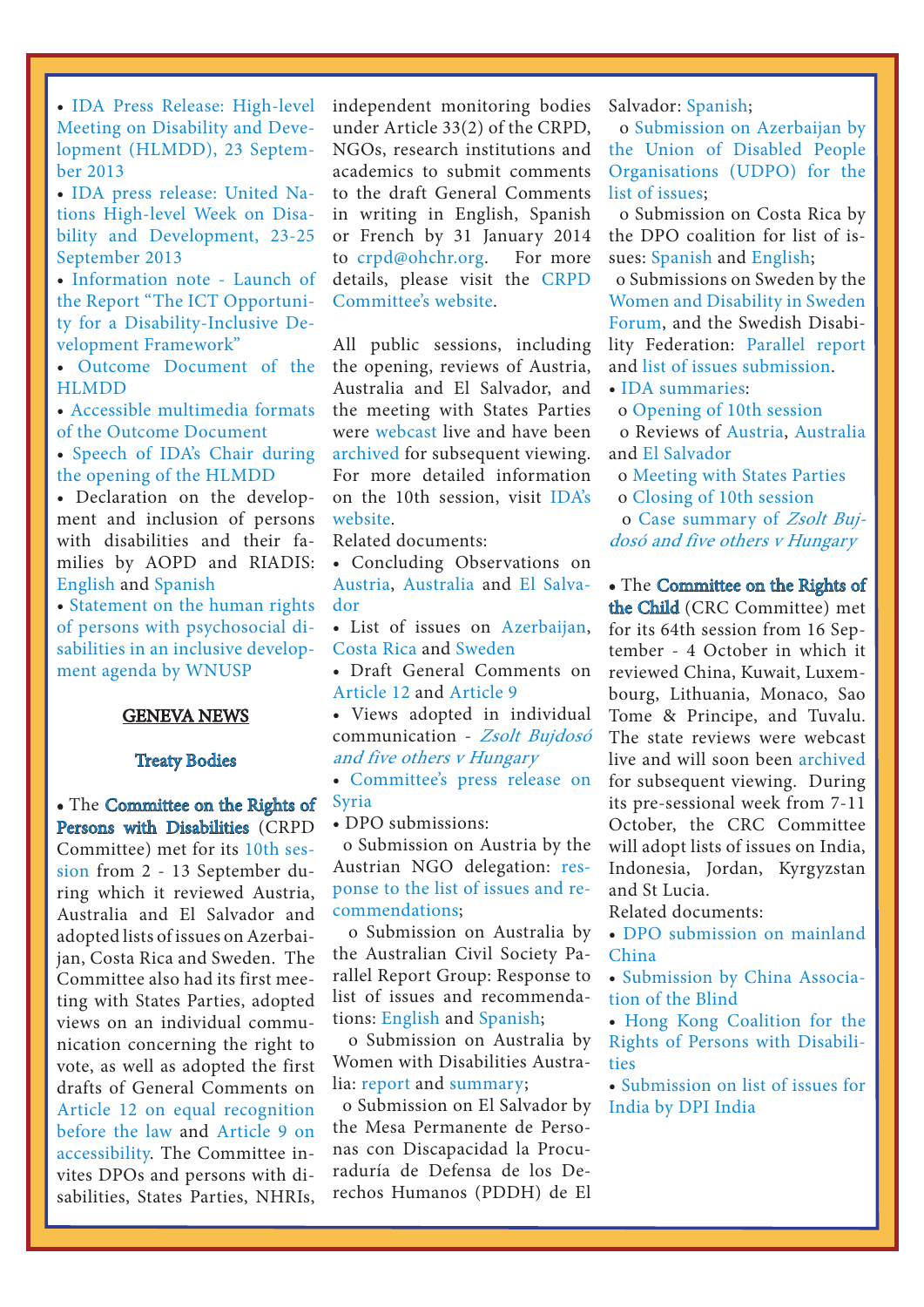• The [Committee on the Elimi](http://www.internationaldisabilityalliance.org/en/committee-on-the-elimination-of-discripmination)[nation of Discrimination against](http://www.internationaldisabilityalliance.org/en/committee-on-the-elimination-of-discripmination)  [Women](http://www.internationaldisabilityalliance.org/en/committee-on-the-elimination-of-discripmination) (CEDAW Committee) is currently meeting for its 56th session from 30 September -18 October during which it is reviewing Andorra, Benin, Cambodia, Colombia, Republic of Moldova, Seychelles and Tajikistan.

The CEDAW Committee held a [half day of general discussion on](http://www.ohchr.org/EN/HRBodies/CEDAW/Pages/RuralWomen.aspx)  [Rural Women](http://www.ohchr.org/EN/HRBodies/CEDAW/Pages/RuralWomen.aspx) on 7 October 2013 from 10am to 1pm. Written contributions by civil society have been gathered on the [CEDAW](http://www.ohchr.org/EN/HRBodies/CEDAW/Pages/ContributionsRuralWomen.aspx)  [Committee's website.](http://www.ohchr.org/EN/HRBodies/CEDAW/Pages/ContributionsRuralWomen.aspx)

During its pre-session from 21- 25 October, the CEDAW Committee will adopt lists of issues on Central African Republic, Georgia, India, Lithuania, Mauritania, Peru, Swaziland and the Syrian Arab Republic.

The state reviews and public sessions are being webcast live at [www.treatybodywebcast.org](http://www.treatybodywebcast.org/) and will be [archived](http://www.treatybodywebcast.org/category/webcast-archives/cedaw-webcast-archives/) for subsequent viewing.

Related documents:

- [Submission on list of issues on](http://www.internationaldisabilityalliance.org/sites/disalliance.e-presentaciones.net/files/public/files/DPI India_CEDAW Report.doc)  [India by DPI India](http://www.internationaldisabilityalliance.org/sites/disalliance.e-presentaciones.net/files/public/files/DPI India_CEDAW Report.doc)
- [IDA submission on rural wo](http://www.internationaldisabilityalliance.org/sites/disalliance.e-presentaciones.net/files/public/files/IDA submission on rural women and girls with disabilities.CEDAW half DGD.56th session.final.docx)[men and girls with disabilities](http://www.internationaldisabilityalliance.org/sites/disalliance.e-presentaciones.net/files/public/files/IDA submission on rural women and girls with disabilities.CEDAW half DGD.56th session.final.docx)
- [Submission by the World Blind](http://www.internationaldisabilityalliance.org/sites/disalliance.e-presentaciones.net/files/public/files/General recommendation-CEDAW-Rural women-WBU submission.docx)  [Union on rural women](http://www.internationaldisabilityalliance.org/sites/disalliance.e-presentaciones.net/files/public/files/General recommendation-CEDAW-Rural women-WBU submission.docx)

• [Submission by the World Fede](http://www.internationaldisabilityalliance.org/sites/disalliance.e-presentaciones.net/files/public/files/WFD submission rural women.pdf)[ration of the Deaf on rural wo](http://www.internationaldisabilityalliance.org/sites/disalliance.e-presentaciones.net/files/public/files/WFD submission rural women.pdf)[men](http://www.internationaldisabilityalliance.org/sites/disalliance.e-presentaciones.net/files/public/files/WFD submission rural women.pdf)

• CEDAW Committee's [concept](http://www.ohchr.org/Documents/HRBodies/CEDAW/RuralWomen/ConceptNote_GR_Article14.pdf)  [note](http://www.ohchr.org/Documents/HRBodies/CEDAW/RuralWomen/ConceptNote_GR_Article14.pdf) on rural women for the half day of general discussion

#### [Special Rapporteur on Torture](http://antitorture.org/)

The Special Rapporteur on Torture has issued his [thematic re](http://www.internationaldisabilityalliance.org/sites/disalliance.e-presentaciones.net/files/public/files/SMR_Report_August_2013.pdf)[port on the Standard Minimum](http://www.internationaldisabilityalliance.org/sites/disalliance.e-presentaciones.net/files/public/files/SMR_Report_August_2013.pdf)  [Rules for the Treatment of Pri](http://www.internationaldisabilityalliance.org/sites/disalliance.e-presentaciones.net/files/public/files/SMR_Report_August_2013.pdf)[soners](http://www.internationaldisabilityalliance.org/sites/disalliance.e-presentaciones.net/files/public/files/SMR_Report_August_2013.pdf). Adopted in 1955, the Ru

 $\overline{a}$ 

les require updating in the light of developments in international law, and the report advocates for the adoption of CRPD standards to be upheld in prisons and detention settings.

# [Compilation of the Committee's](http://www.internationaldisabilityalliance.org/en/compilations-made-ida)  [Concluding Observations](http://www.internationaldisabilityalliance.org/en/compilations-made-ida)  [and List of Issues](http://www.internationaldisabilityalliance.org/en/compilations-made-ida)

IDA has published a [compilation](http://www.internationaldisabilityalliance.org/en/compilations-made-ida)  of the Committee's Concluding Observations and List of Issues adopted to date, presented per CRPD provision. This compilation serves as a tool for DPOs, civil society, States and others to have a more holistic view of the Committee's work and to render more accessible and transparent the Committee's interpretations per provision to date. Those Concluding Observations and List of Issues adopted at the 10th session will also shortly be incorporated into the present compilation.

#### [Human Rights Council](http://www.internationaldisabilityalliance.org/en/hrc-regular-session)

The 24th regular session of the Human Rights Council (HRC) took place from 9-27 September 2013. Representatives of organisations of persons with disabilities from Mexico, Australia, Mauritius, the World Federation of the Deaf, and of a network of indigenous persons with disabilities participated at the session.

IDA has elaborated a [disability](http://www.internationaldisabilityalliance.org/sites/disalliance.e-presentaciones.net/files/public/files/Disability analysis of HRC24 resolutions 30 Sept 2013.doc)  [analysis of resolutions adopted](http://www.internationaldisabilityalliance.org/sites/disalliance.e-presentaciones.net/files/public/files/Disability analysis of HRC24 resolutions 30 Sept 2013.doc)  [during this session of the HRC](http://www.internationaldisabilityalliance.org/sites/disalliance.e-presentaciones.net/files/public/files/Disability analysis of HRC24 resolutions 30 Sept 2013.doc). The Council reaffirmed, among other things, that disability is a prohibited ground of discrimination in relation to political participation. It also called for a panel and OHCHR study in June

 $\overline{a}$ 

2014 on "Technical cooperation and capacity-building in advancing the rights of persons with disabilities through legal and institutional frameworks, including public-private partnerships". In so doing, the Council also encouraged States Parties to the CRPD to consider requesting technical cooperation and capacity building from the OHCHR and from the CRPD Committee for the harmonisation of domestic legislation, and encouraged OHCHR and the CRPD Committee to respond favourably to such requests. It requested the High Commissioner to hold a workshop in 2014 on regional arrangements for the promotion and protection of human rights, with a thematic focus on, among others, the economic, social and cultural rights of persons with disabilities. It decided to convene, at its twenty-seventh session (September 2014), a panel discussion on the protection of the human rights of persons deprived of their liberty.

The Council held its annual half-day discussion on the rights of indigenous peoples, and this was made accessible to persons with disabilities. Click the link for a [full report](http://www.internationaldisabilityalliance.org/sites/disalliance.e-presentaciones.net/files/public/files/Half-day panel discussion 17 Sept 2013 on the World Conference on Indigenous Peoples.doc) on this meeting, which benefited from the participation of Ms Olga Montúfar, who made a [statement speaking](http://www.internationaldisabilityalliance.org/sites/disalliance.e-presentaciones.net/files/public/files/EDF statement at the half-day discussion on Indigenous peoples.doc)  [on behalf of indigenous persons](http://www.internationaldisabilityalliance.org/sites/disalliance.e-presentaciones.net/files/public/files/EDF statement at the half-day discussion on Indigenous peoples.doc)  [with disabilities.](http://www.internationaldisabilityalliance.org/sites/disalliance.e-presentaciones.net/files/public/files/EDF statement at the half-day discussion on Indigenous peoples.doc) The Council also held an interactive dialogue with the Expert Mechanism on the Rights of Indigenous Peoples and with the Special Rapporteur on indigenous peoples. [State](http://www.internationaldisabilityalliance.org/sites/disalliance.e-presentaciones.net/files/public/files/EDF statement at the HRC ID with EMRIP and SR 18 Sept 2013.doc)[ment delivered by Ms Montúfar](http://www.internationaldisabilityalliance.org/sites/disalliance.e-presentaciones.net/files/public/files/EDF statement at the HRC ID with EMRIP and SR 18 Sept 2013.doc)  [in that discussion.](http://www.internationaldisabilityalliance.org/sites/disalliance.e-presentaciones.net/files/public/files/EDF statement at the HRC ID with EMRIP and SR 18 Sept 2013.doc)